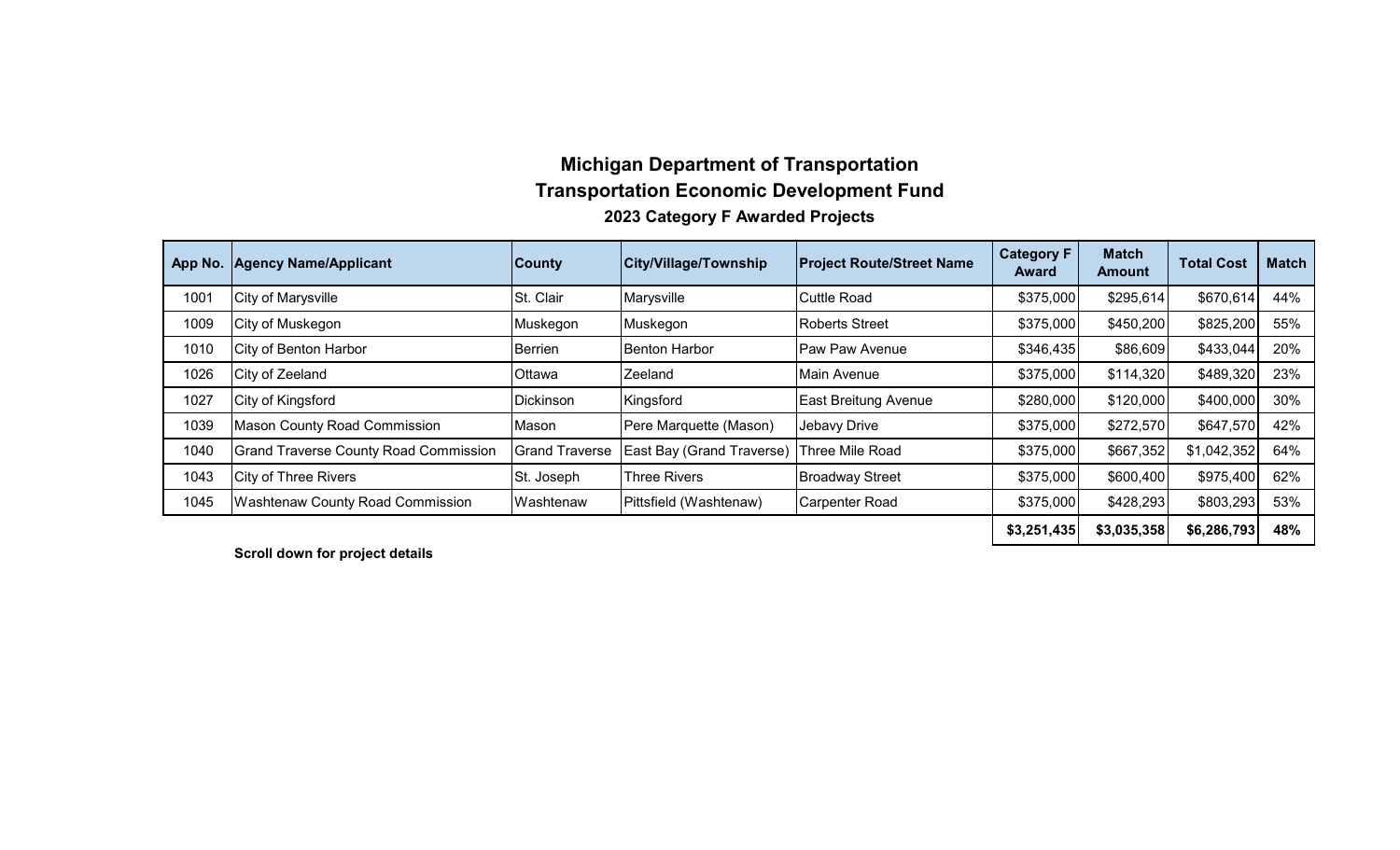# BAY REGION

# #1001 – City of Marysville – Cuttle Road – \$375,000

Cuttle Road is part of a busy truck route in the City of Marysville that connect the industrial areas on the city's east side with I-94. It's part of a regional all-season network that includes M-29, I-94, Gratiot Avenue, and Range Road. The road's industrial users include Chrysler Group Assembly Plant, SMR Automotive, St. Clair Packaging, and ZF Axle Drives Marysville. The existing pavement is heavily rutted with extensive cracking in the wheel paths and needs to be replaced.

To preserve the roadway's all-season capabilities, the City of Marysville will reconstruct Cuttle Road in two locations: from 150 feet west of Paul's Court to M-29 and from Range Road to 460 feet west of Shamrock Lane.

The total cost of construction is \$670,614 with \$375,000 in TEDF Category F funds and \$295,614 from the City of Marysville.

#### GRAND REGION

#### #1009 – City of Muskegon – Roberts Street – \$375,000

Roberts Street serves a large industrial area on Muskegon's east side and connects two major all-season routes, Laketon Avenue and Sherman Boulevard. Its users include Lorin Industries, Beacon Recycling, Hylift Johnson, and UPS. Years of heavy commercial and industrial use has left the pavement in deteriorated condition and the roadway is nearing the end of its useful life.

To address the issue, the City of Muskegon will reconstruct Roberts Street from Laketon Avenue to Barney Avenue.

The total cost of construction is \$825,200 with \$375,000 in TEDF Category F funds and \$450,200 from the City of Muskegon.

#### #1026 – City of Zeeland – Main Avenue - \$375,000

Main Avenue is the primary route between Zeeland's industrial area and I-196, I-196BUS, and M-121. The roadway serves many industrial users including Herman Miller, Mead Johnson Nutrition, and Reith Riley. The aging pavement is heavily rutted with extensive cracking and needs replacement.

To assure continued access to the transportation network and enable full truck loads during seasonal weight restrictions, the City of Zeeland will mill and resurface Main Avenue from Fairview Road to the east city limits and repair the concrete joints at the intersection of Main Avenue and Fairview Road.

The total cost of construction is \$489,320 with \$375,000 in TEDF Category F funds and \$114,320 from the City of Zeeland.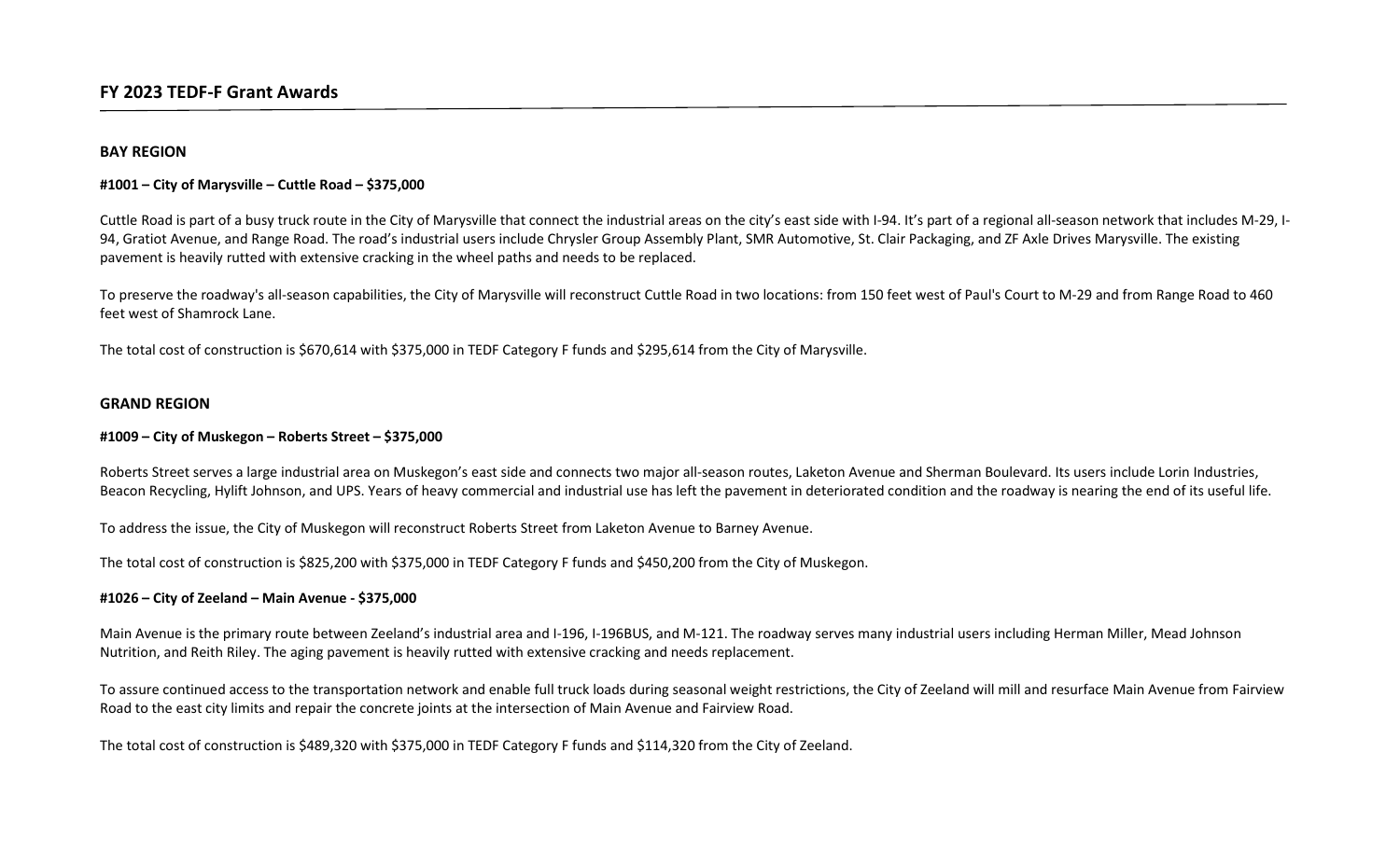## #1039 – Mason County Road Commission- Jebavy Drive - \$375,000

Jebavy Drive is the busiest county road in Mason County and an important part of the county's all-season network. It provides access from US-10 and US-31 to other all-season routes including Johnson, Bryant, Rasmussen, Jagger, and Angling roads. The existing pavement is more than 25 years old and, despite receiving recent chip seals, is in poor condition and needs replacement.

To preserve the road's all-season capabilities, the Mason County Road Commission will reconstruct Jebavy Drive from US-10 to W. Bryant Road. Additional work includes constructing a new right turn lane at the intersection of Jebavy Drive and Johnson Road to improve safety.

The total cost of construction is \$647,550 with \$375,000 in TEDF Category F funds and \$272,570 from the Mason County Road Commission.

# NORTH REGION

#### #1040 – Grand Traverse County Road Commission – Three Mile Road - \$375,000

Three Mile Road is an important north-south route that serves as a bypass of downtown Traverse City for vehicles traveling on US-31. The road is part of a larger all-season network that includes South Airport Road, Hammond Road, Keystone Road, and Beitner Road. The pavement on Three Mile Road is deteriorated and is nearing the end of its operational life.

To address the issue, the Grand Traverse County Road Commission will reconstruct the roadway from Hammond Road to South Airport Road. Additional work includes widening the road to accommodate center left turn lanes, passing relief lanes, and right turn lanes at commercial and residential intersections to improve safety and traffic flow.

The total cost of construction is \$1,042,352 with \$375,000 in TEDF Category F funds and \$667,352 from the Grand Traverse County Road Commission.

#### SOUTHWEST REGION

#### #1010 – City of Benton Harbor – Paw Paw Avenue - \$346,435

Paw Paw Avenue is a primary all-season route through Berrien County and the City of Benton Harbor. It serves several industrial and commercial users and provides access to other all-season routes including I-94/I-94BUS, M-63, Pipestone Road, Territorial Road, and Red Arrow Highway. The road surface is in poor condition with extensive cracking, patches, and potholes.

To assure continued access to the transportation network, the City of Benton Harbor will mill and resurface Paw Paw Avenue from East Main Street to approximately 500 feet north of Waukonda Avenue. Additional work includes drainage improvements and curb and gutter replacement.

The total cost of construction is \$433,044 with \$346,435 in TEDF Category F funds and \$86,609 from the City of Benton Harbor.